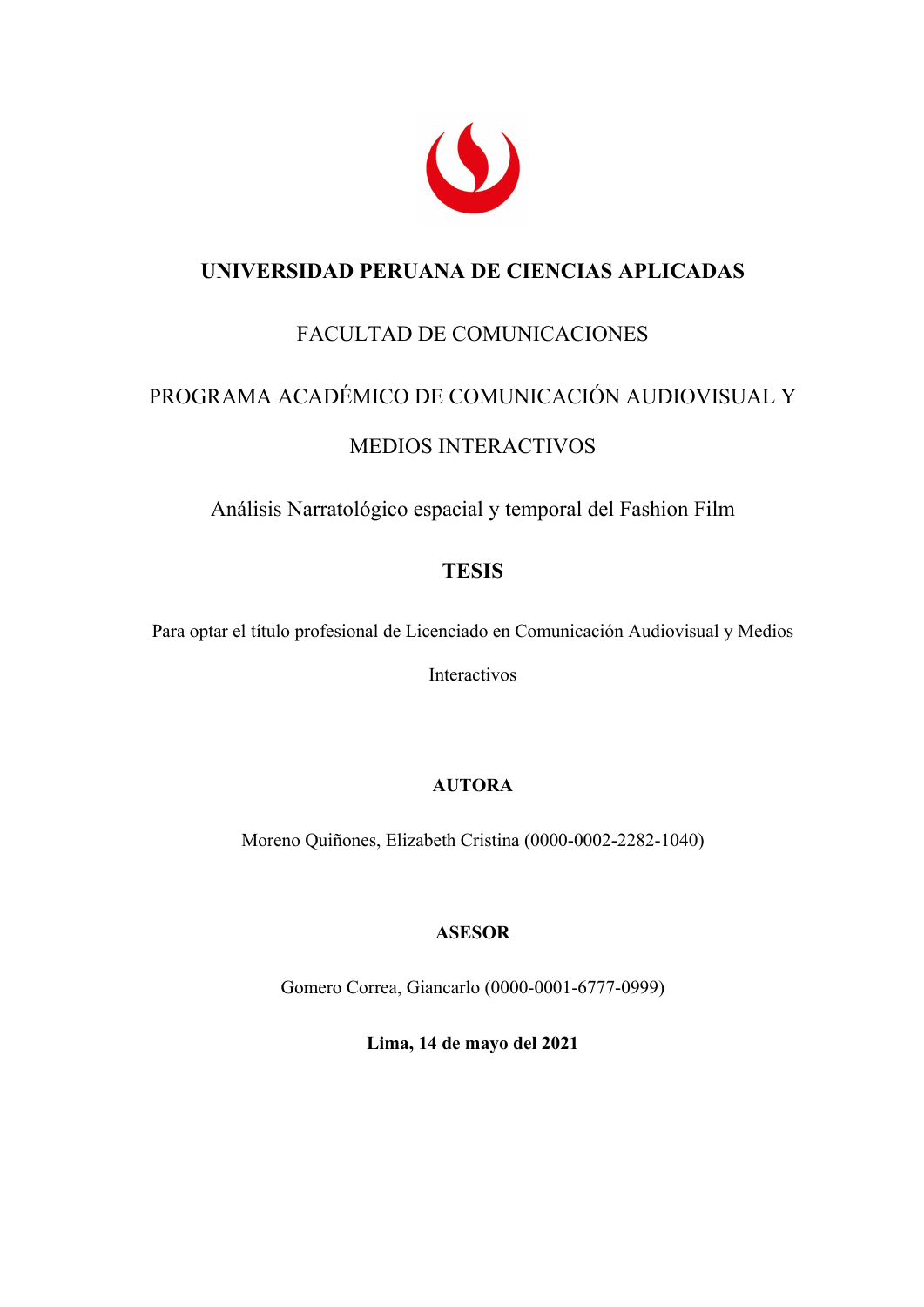#### RESUMEN

El presente artículo analiza los patrones narratológicos presentes en los *fashion films* basándonos en la selección del Berlín Fashion Film Festival 2019. Los *fashion films* son un formato publicitario que viene ganando mayor notoriedad en las grandes marcas. Sin embargo, las investigaciones con enfoque audiovisual que se han realizado son escasas. Por consiguiente, se busca identificar patrones presentes en los fashion films para así despertar un mayor interés en las personas relacionadas al rubro audiovisual. Asimismo, a pesar de que la narratología consta de distintos elementos, la presente investigación se centra en analizar únicamente los patrones narratológicos de tiempo y espacio. Para lograr esto, se realizó una investigación cuantitativa con análisis de contenido. Ello con el fin de poder contrastar los resultados de un *fashion film* con otro y poder así identificar de manera clara los patrones. Es así como en los *fashion films* analizados se han identificado diversos patrones tanto del tiempo como espacio que confirman lo mencionado en algunos hallazgos anteriores respecto a la función del *fashion film.* Sin embargo, lo identificado respecto al tiempo refleja datos como el constante uso de la cámara lenta y elipsis lo cual es interesante de contrastar con lo hallado también en investigaciones previas. Esta indagación ha permitido conocer a los *fashion films* desde otra perspectiva y con sus resultados propone su futuro estudio desde diversas áreas de lo audiovisual u otros.

**Palabras clave:** Fashion films; narratología; espacio; tiempo.